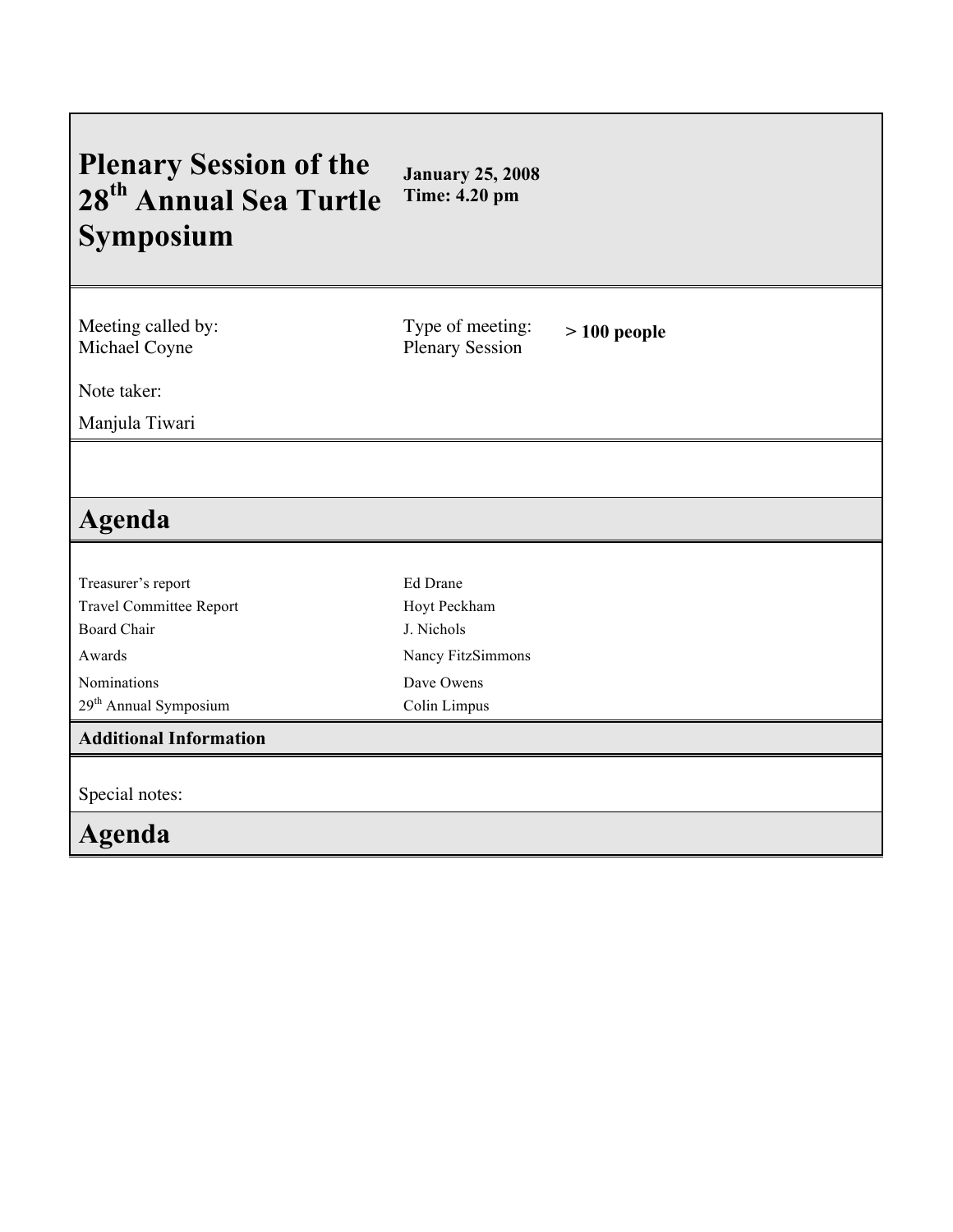| <b>Treasurer</b>                                                                                                                                                                                                                                                                                             | <b>Ed Drane</b>                      |                          | $4.20$ pm    |                     |
|--------------------------------------------------------------------------------------------------------------------------------------------------------------------------------------------------------------------------------------------------------------------------------------------------------------|--------------------------------------|--------------------------|--------------|---------------------|
| Drane goes through the categories in the Treasurer's report and highlights the extraordinary income at<br>last year's auction, the increase in net assets, the total Symposium expense, the operating expenses of<br>which a large amount went to support the Board retreat and publications (MTN and IOTN). |                                      |                          |              |                     |
| <b>INCOME</b>                                                                                                                                                                                                                                                                                                | <b>CHECKING 06 CHECKING 07 TOTAL</b> |                          |              | <b>NOTES</b>        |
| <b>AUCTION</b>                                                                                                                                                                                                                                                                                               |                                      | \$22,608.30              |              | \$22,608.30 LESS CR |
| DONATIONS/GRANTS<br><b>INTEREST</b>                                                                                                                                                                                                                                                                          | \$36,500.00                          | \$78,797.00<br>\$74.34   | \$115,297.00 | \$74.34             |
| <b>REGISTRATION/SALES</b>                                                                                                                                                                                                                                                                                    | \$250.00                             | \$186,685.96             |              | \$186,935.96LESS WE |
| <b>CREDITS</b>                                                                                                                                                                                                                                                                                               |                                      | \$3,551.78               |              | \$3,551.78 EMBASS)  |
| <b>TOTAL INCOME</b>                                                                                                                                                                                                                                                                                          | \$36,750.00                          | \$291,717.38             | \$328,467.38 |                     |
| <b>SYMPOSIUM EXPENSES</b>                                                                                                                                                                                                                                                                                    |                                      |                          |              |                     |
| <b>AUDIO VISUAL</b>                                                                                                                                                                                                                                                                                          |                                      | ?                        |              | <b>NOT IN H</b>     |
| <b>ENTERTAINMENT</b>                                                                                                                                                                                                                                                                                         |                                      | \$2,500.00               |              |                     |
| POSTER DISPLAYS                                                                                                                                                                                                                                                                                              |                                      | \$2,520.00               |              |                     |
| <b>FOOD &amp; BEVERAGE</b><br><b>INTERNET SERVICES</b>                                                                                                                                                                                                                                                       |                                      | \$103,947.15<br>\$917.40 |              |                     |
| <b>MISCELLANEOUS</b>                                                                                                                                                                                                                                                                                         |                                      | \$213.97                 |              |                     |
|                                                                                                                                                                                                                                                                                                              |                                      |                          |              | <b>INCLUDE</b>      |
| <b>PARTICIPANT GIFTS</b>                                                                                                                                                                                                                                                                                     |                                      | \$18,990.56              |              | <b>COSTS</b>        |
| <b>PRINTING</b>                                                                                                                                                                                                                                                                                              |                                      | \$15,240.66              |              |                     |
| <b>REFUNDS</b>                                                                                                                                                                                                                                                                                               |                                      | \$906.18                 |              |                     |
| <b>SECURITY</b>                                                                                                                                                                                                                                                                                              |                                      | \$540.00                 |              |                     |
| <b>SIGN LANGUAGE</b>                                                                                                                                                                                                                                                                                         |                                      | \$825.00                 |              |                     |
| <b>STUDENT AWARDS</b>                                                                                                                                                                                                                                                                                        |                                      | \$2,750.00               |              |                     |
| <b>SUPPLIES</b><br><b>SYMPOSIUM COORDINATOR</b>                                                                                                                                                                                                                                                              |                                      | \$48.67<br>\$2,979.83    |              |                     |
| <b>T-SHIRTS</b>                                                                                                                                                                                                                                                                                              |                                      | \$6,277.13               |              |                     |
| <b>TRANSLATION SERVICES</b>                                                                                                                                                                                                                                                                                  |                                      | \$22,960.00              |              |                     |
| <b>TRAVEL GRANTS</b>                                                                                                                                                                                                                                                                                         |                                      | \$86,736.92              |              |                     |
| <b>TOTAL SYMPOSIUM</b>                                                                                                                                                                                                                                                                                       | \$0.00                               | \$268,353.47             |              |                     |
| <b>OPERATING EXPENSES</b>                                                                                                                                                                                                                                                                                    |                                      |                          |              |                     |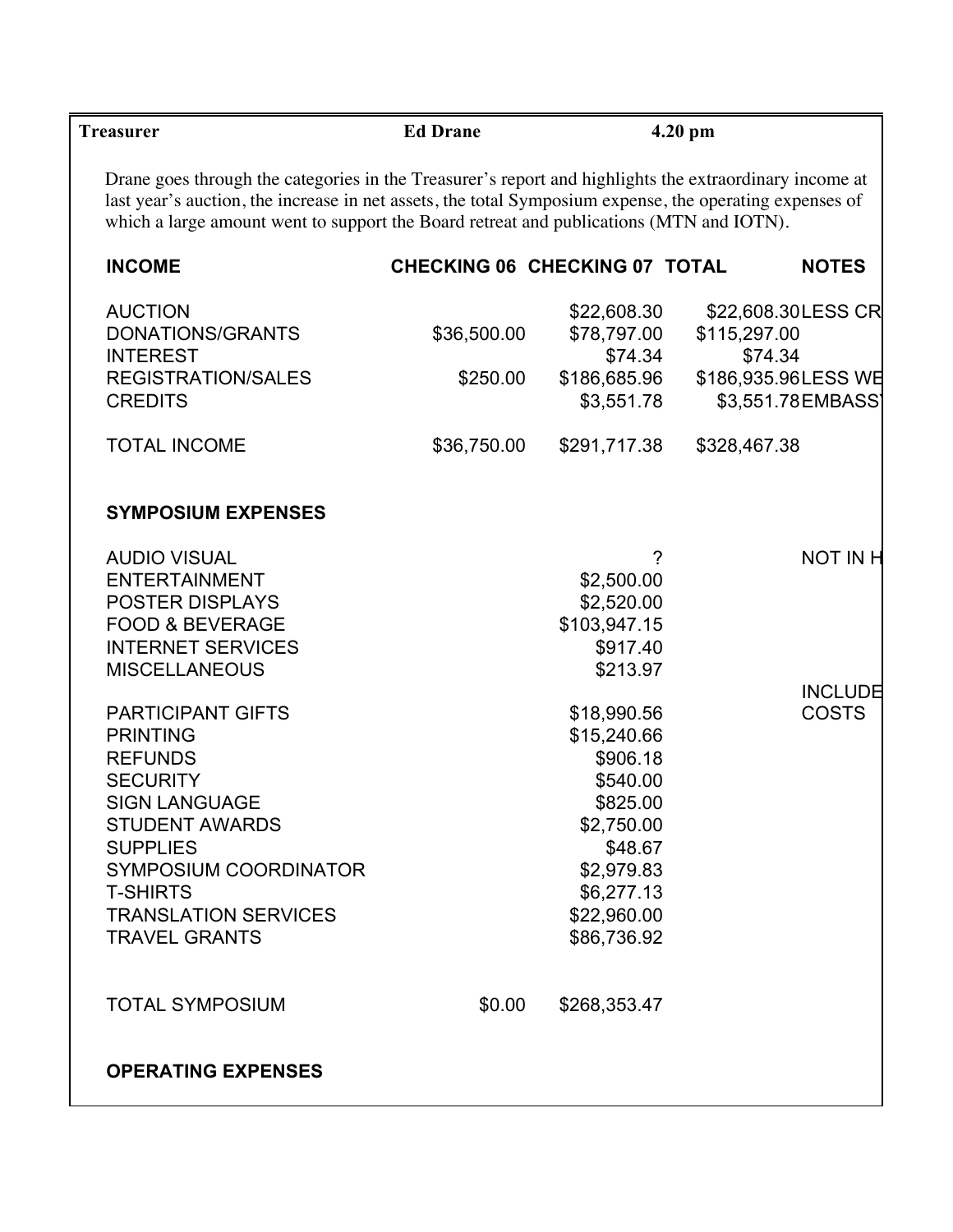| <b>ACCOUNTANT</b>                                     |        | \$4,000.00   | NOT PAID IN 2 |
|-------------------------------------------------------|--------|--------------|---------------|
| <b>BANK CHARGES</b>                                   |        | \$300.79     |               |
| <b>BOD MEETING 2007</b>                               |        | \$14,681.44  | NCTC NOT PA   |
| POSTAGE/PO BOX                                        |        | \$66.02      |               |
| PUBLICATIONS (MTN) (IUTN)                             |        | \$8,000.00   | TO BE PAID IN |
| <b>TREASURER'S SUPPORT</b>                            |        | \$2,231.73   |               |
|                                                       |        |              |               |
| <b>TOTAL OPERATING</b>                                | \$0.00 | \$29,279.98  |               |
|                                                       |        |              |               |
| <b>TOTAL EXPENSES</b>                                 | \$0.00 | \$297,633.45 |               |
|                                                       |        |              |               |
|                                                       |        |              |               |
| <b>INCOME VS EXPENSES SYM</b>                         |        |              | \$60,113.91   |
| <b>INCOME VS EXPENSES TOTAL</b>                       |        |              | \$30,833.93   |
|                                                       |        |              |               |
|                                                       |        |              |               |
| Nick Pilcher: Motion to accept the Treasurer's report |        |              |               |
| Wibbels: Seconds                                      |        |              |               |
| Motion passes unanimously                             |        |              |               |
|                                                       |        |              |               |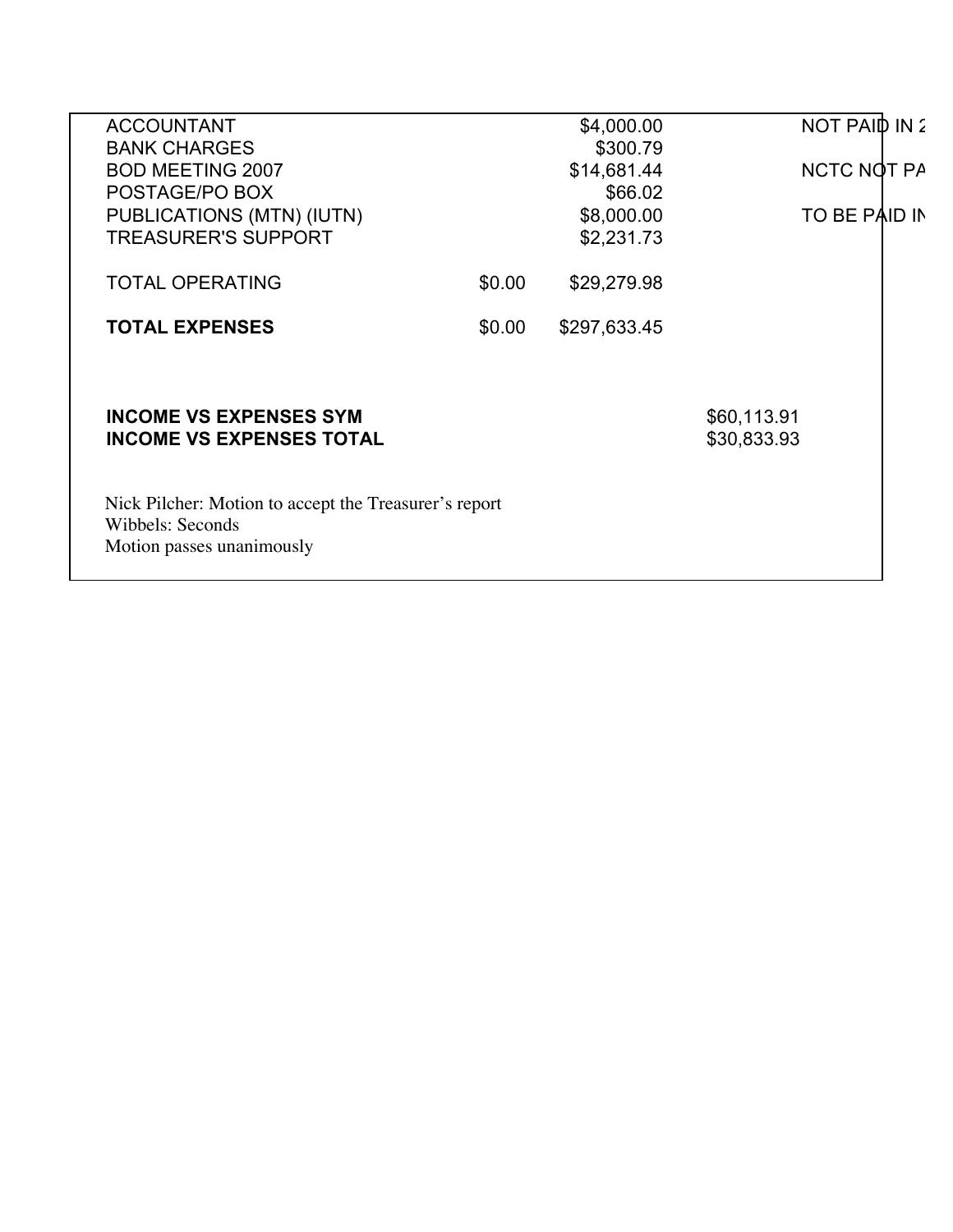| Conclusions:                                                                                                                                                                                                                                                                                                                                                                                                                                                                                                                                                                                                                                                                               |                     |           |  |  |  |  |  |
|--------------------------------------------------------------------------------------------------------------------------------------------------------------------------------------------------------------------------------------------------------------------------------------------------------------------------------------------------------------------------------------------------------------------------------------------------------------------------------------------------------------------------------------------------------------------------------------------------------------------------------------------------------------------------------------------|---------------------|-----------|--|--|--|--|--|
| Action items:                                                                                                                                                                                                                                                                                                                                                                                                                                                                                                                                                                                                                                                                              | Person responsible: | Deadline: |  |  |  |  |  |
|                                                                                                                                                                                                                                                                                                                                                                                                                                                                                                                                                                                                                                                                                            |                     |           |  |  |  |  |  |
| <b>Travel Chair's report</b><br><b>Hoyt Peckham</b>                                                                                                                                                                                                                                                                                                                                                                                                                                                                                                                                                                                                                                        | $4.25$ pm           |           |  |  |  |  |  |
| Peckham went through the travel budget, which funded young scientists and students, and he acknowledged the Chairs of<br>the different regions. The travel grants this year totaled \$50,500 (cash and rooms) for 200 people from 7 regions.<br>Peckham listed and thanked the many sponsors.<br>J. Nichols: Motion to accept the Travel Chair's report<br>Matthew Godfrey: Seconds<br>Motion passes unanimously.                                                                                                                                                                                                                                                                          |                     |           |  |  |  |  |  |
|                                                                                                                                                                                                                                                                                                                                                                                                                                                                                                                                                                                                                                                                                            |                     |           |  |  |  |  |  |
| Action items:                                                                                                                                                                                                                                                                                                                                                                                                                                                                                                                                                                                                                                                                              | Person responsible: | Deadline: |  |  |  |  |  |
|                                                                                                                                                                                                                                                                                                                                                                                                                                                                                                                                                                                                                                                                                            |                     |           |  |  |  |  |  |
| <b>Board Chair</b><br><b>J. Nichols</b><br>4.30 pm<br>Nichols explained the Board Chair position (the Terms of Reference are available online) and a<br>question and answer session followed.<br>The points raised and discussed were:<br>Hiring of an Executive Officer: No Executive Officer has been hired. Elena Finkbeiner has<br>been hired to maintain contact with the sponsors and help with fund raising.<br>Inclusion of this position in the By-Laws: This has not been done because this is an Interim<br>$\bullet$<br>position.<br>Potential confusion between roles of the President and the Chair: There are Terms of<br>Reference for each position clarifying the roles. |                     |           |  |  |  |  |  |
| Conclusions:                                                                                                                                                                                                                                                                                                                                                                                                                                                                                                                                                                                                                                                                               |                     |           |  |  |  |  |  |
| Action items:                                                                                                                                                                                                                                                                                                                                                                                                                                                                                                                                                                                                                                                                              | Person responsible: | Deadline: |  |  |  |  |  |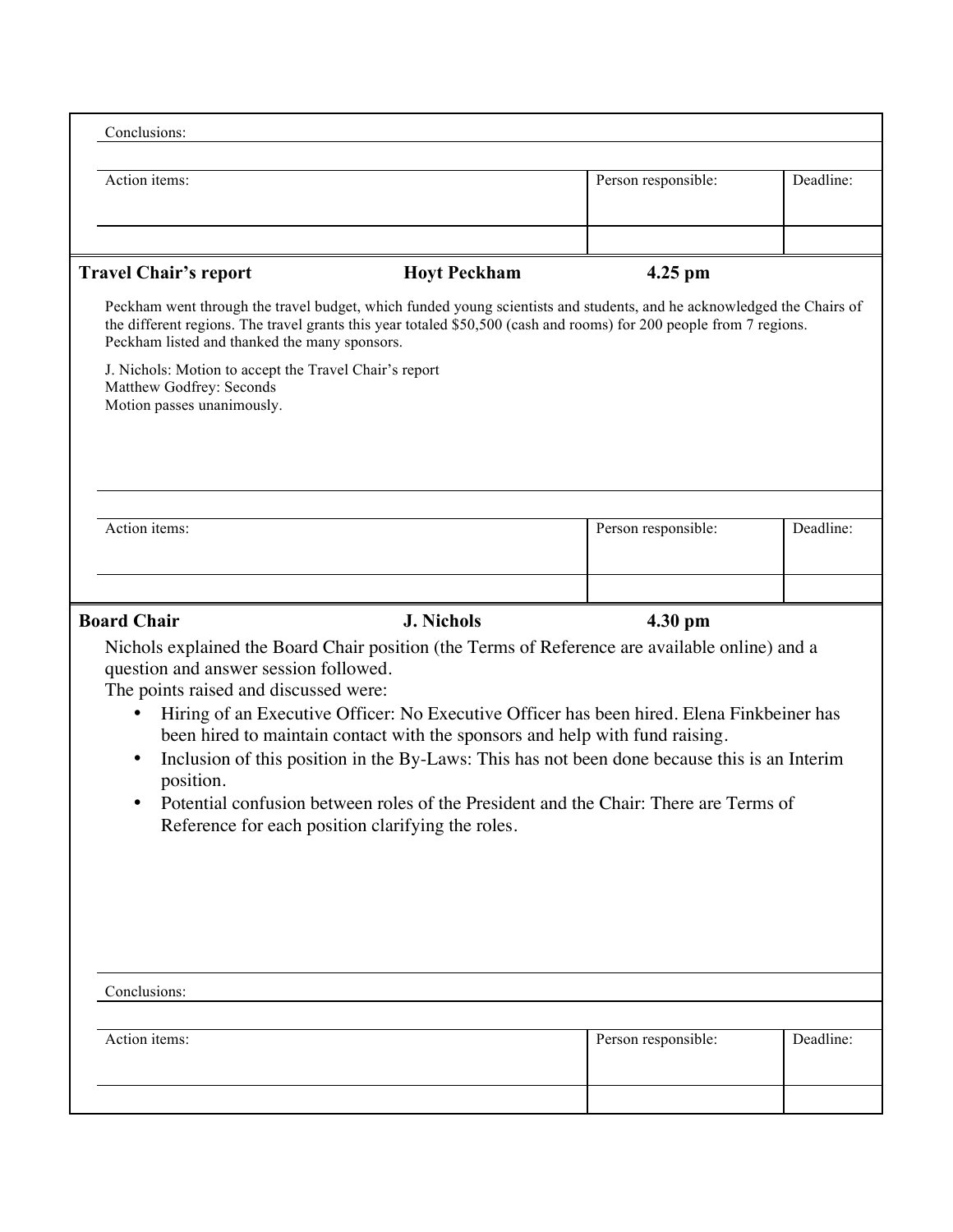## **Awards Nancy FitzSimmons 4.44 pm**

FitzSimmons explained the awards scheme (available on the ISTS website) and opened the floor for discussions.

The points raised and discussed were:

- Difficulty with identifying a candidate every year for the lifetime achievement award: It was pointed out that this award does not have to be given every year.
- Establishing transparency in the process.

Nancy FitzSimmons: Motion to accept the awards scheme Peter Pritchard: Seconds. Motion passes.

FitzSimmons goes through the associated changes in the By-Laws and Constitution. The points raised and discussed were:

- The definition of the word "slate": It was felt that the wording was such that it appeared that the vote would be on the slate and not the nominees. "Slate" was removed.
- Appointment of the Nominating Chair: The President appoints the Chair from among the members who are in their second year on the Nominating Committee.

Lisa Campbell: Motion to accept changes to the By-Laws and Constitution Matthew Godfrey: seconds. Motion passes.

# **Nominations Owens 5.00 pm**

Owens acknowledges the other members of the Nominating Committee: Scott Eckert, Alberto Abreu, Aliki Panagopoulou, and Felix Moncada. He explained the online voting procedures and provided the results of the online voting:

Board of directors: Scott Eckert and Didhier Chacon.

Nominating Committee: Annette Broderick and Jeanette Wyneken

The other officers elected were: President: Kartik Shanker Treasurer: Ed Drane Secretary: Manjula Tiwari

Owens explained the President-Elect selection—online 263 accepted, 20 abstained, and 7 were opposed. Questions that followed centered around how the President-Elect is selected and what criteria are used. Nichols explained that the Board evaluates the Presidential nominees and location and the impact the Symposium might have—there is no formal set of criteria, and Board members